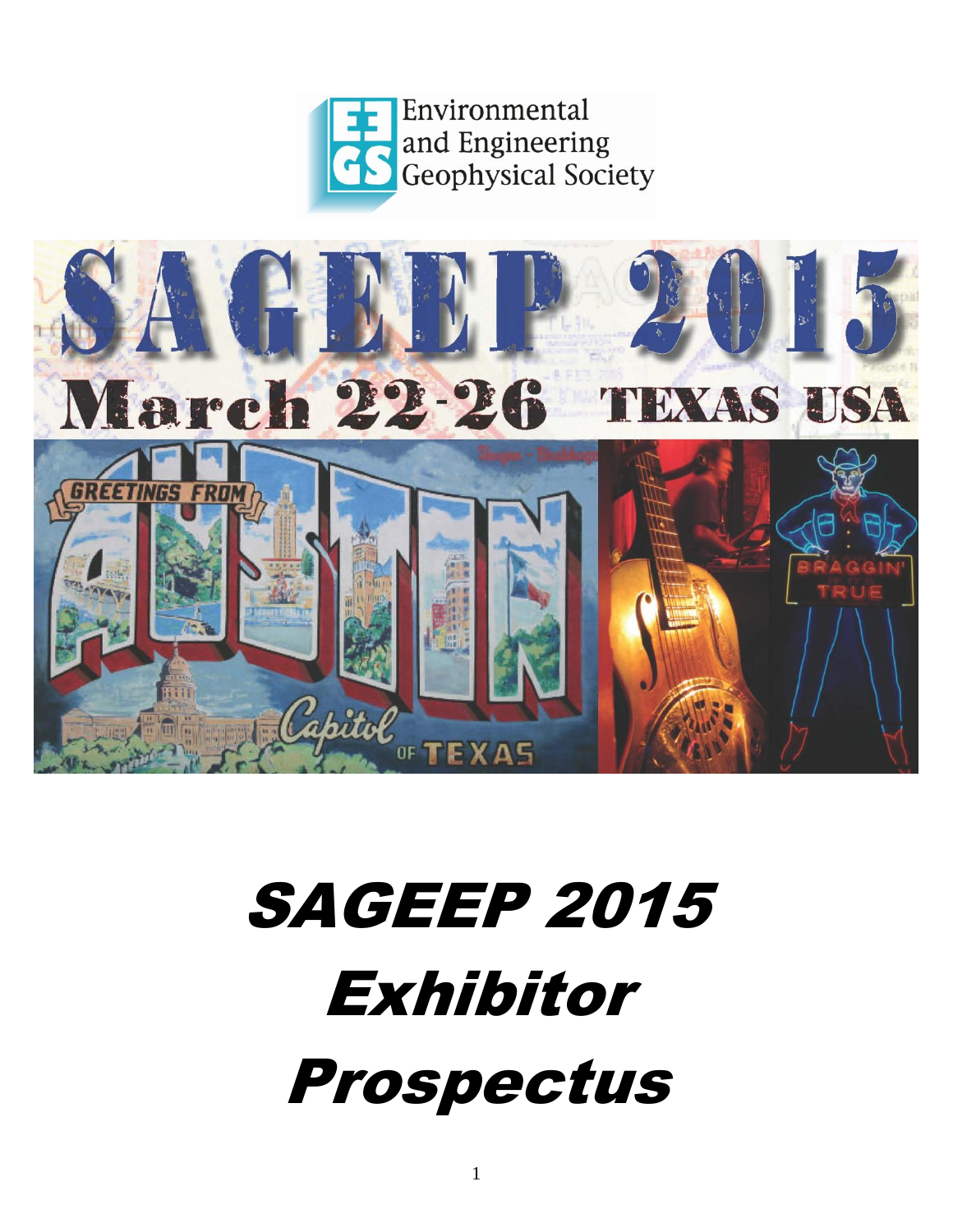## **EXHIBIT PROSPECTUS**

### **Table of Contents**

| Floor Plan                                           | 3              |
|------------------------------------------------------|----------------|
| <b>Important Dates</b>                               | 4              |
| SAGEEP 2015                                          | 4              |
| Who should exhibit?                                  | 4              |
| <b>Attendance Profile</b>                            | 4              |
| <b>Booth Space</b>                                   | 4              |
| <b>Booth Space Reservations</b>                      | 4              |
| <b>Registration Information</b>                      | 4              |
| <b>Exhibit Hours</b>                                 | $\overline{4}$ |
| <b>Exhibitor's Hospitality Events</b>                | 4              |
| Setup and Move-out                                   | 4              |
| <b>Support Opportunities</b>                         | 5              |
| <b>Advertising Opportunities</b>                     | 5              |
| <b>Exhibitor Service Kit</b>                         | 5              |
| <b>Promotional Materials</b>                         | 5              |
| <b>Rules and Regulations</b>                         | $6 - 7$        |
| 2015 Exhibitor List (As of 1.15.15)                  | 8              |
| <b>Exhibitors Prospectus Summary Page</b>            |                |
| <b>Advertising Order Form</b>                        |                |
| Application and Contract for Exhibit Space           |                |
| Application for Sponsorship Opportunity              |                |
| Application for Participation/Outdoor Demonstrations |                |
| <b>Exhibitor Pass Order Form</b>                     |                |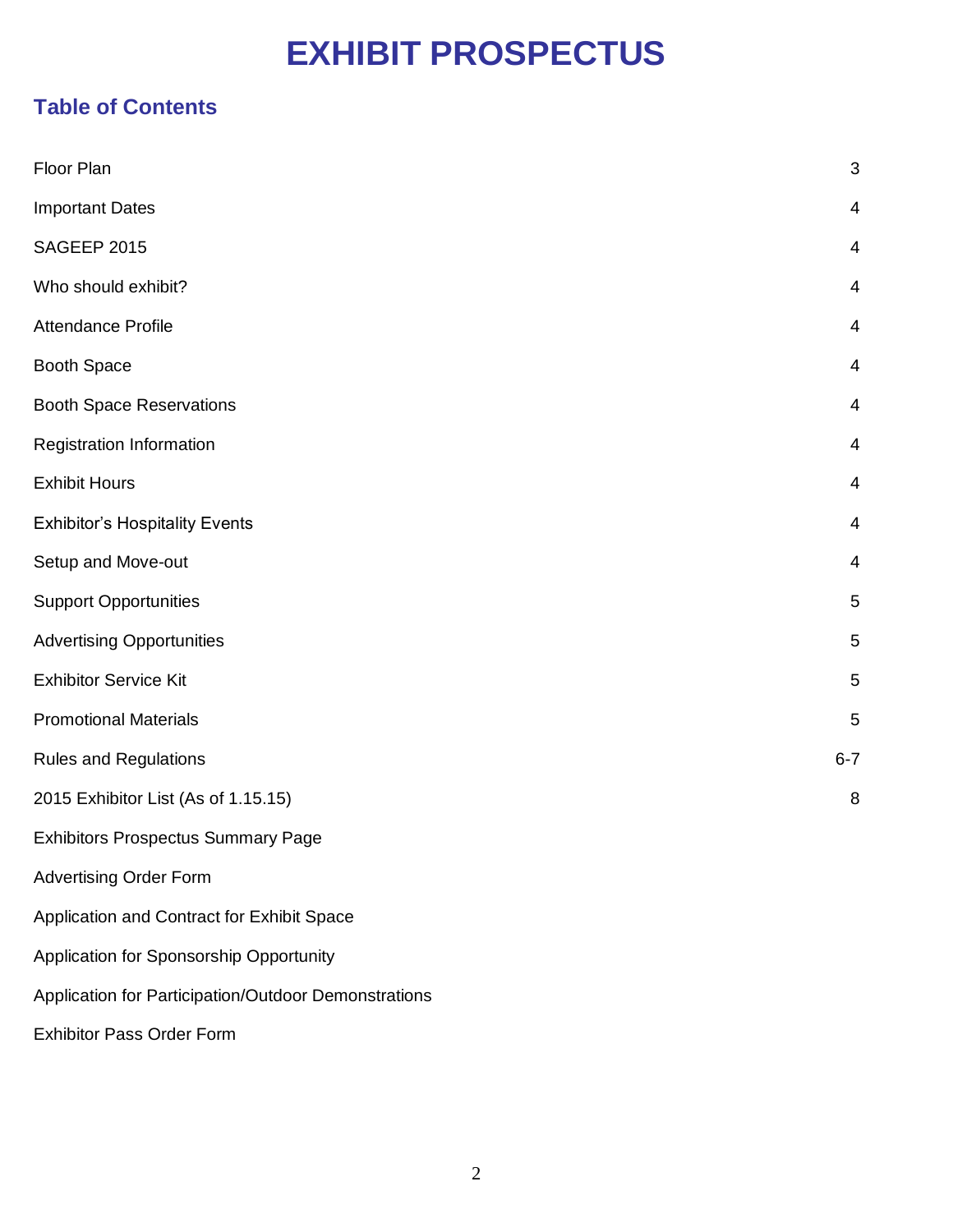## **SAGEEP**

March 22-25, 2015

Sheraton Austin Hotel at the Capitol / Capitol Ballroom & Capitol View Terrace<br>Austin, Texas



A Name: F.1\_FLOOR PLANS\2015\03-MAR\EEGS-SYMP ON THE APPL OF GEOPHYSICAL ENVIRONMENTAL & ENGINEERING PROBLEMS (XXXXXX)\DWG FILES\EEGS 0315 FP.DWG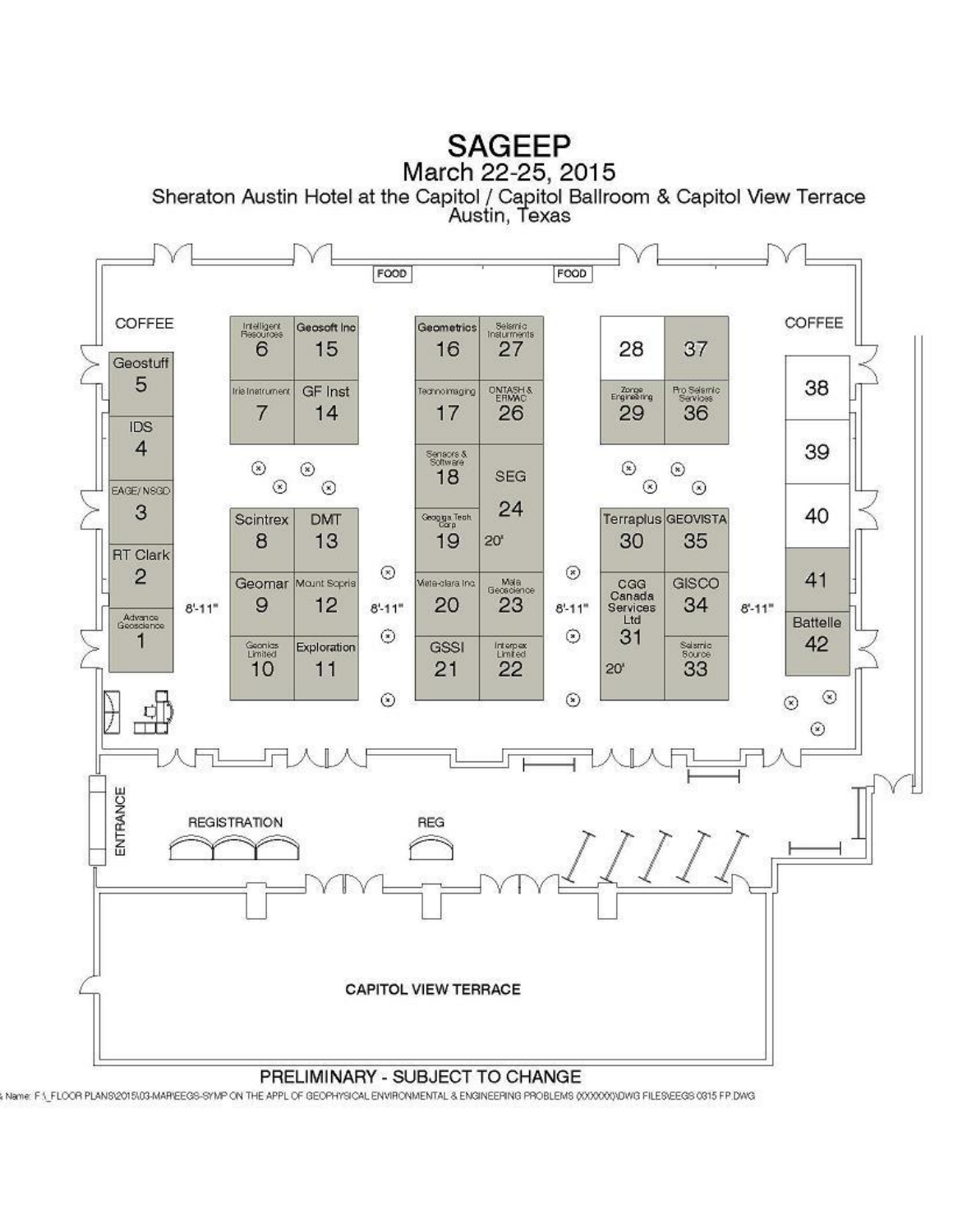## **EXHIBIT PROSPECTUS**

#### **SAGEEP 2015**

Austin's story, like the popular city, is ever evolving. There is always something new and exciting happening around town. The booming greater Austin area, located in the heart of Texas, has 1.2 million residents and is likely to top 2 million in a decade. Already in 2014, Austin was named America's fastest growing city by Forbes and ranked # 3 on its list of "Best Places to Live and Work." Austin is known as the Live Music Capital of the World® - home to more than 250 music venues - and countless famous artists. Conference goers are invited to take a stroll down Second Street to the touted Austin City Limits, or along South Congress Avenue to the intimate Continental Club. There's no better time than this spring to experience Austin's diverse playlist of talent. In addition to the vibrant music scene, sports and sporting events are also well represented in Austin: check out X Games Austin, Keep Austin Weird Fest & 5K, and the Formula 1 US Grand Prix, hosted at the multi-purpose facility Circuit of the Americas, one of the most prestigious racing events in the world. Regardless of whether you're coming to experience Austin's vibrant entertainment and culture, tantalizing culinary delights, or outdoors, you'll quickly discover Austin features its own unique soundtrack.

#### **Who should exhibit?**

Geophysical and geo-engineering service companies; developers and distributors of geo-scientific software computer and hardware; college/universities; government agencies; manufacturers and sales representatives of geophysical and geo-scientific instruments, equipment, and related supplies; publishers of scientific books and journals; research institutes; and scientific associations and societies. EEGS retains the right to determine the eligibility of an exhibitor.

#### **Attendance Profile**

Approximately 400 professionals in the environmental and engineering geophysical community will attend this year's event. Last year's attendance included 60% private industry, 17% academic/research facilities, 14% government agencies, and 9% students. 81% of the attendees were from the United States, 11% from international countries, and 8% from Canada.

#### **SAGEEP 2015 Opportunities for Visibility**

There are several ways for companies to gain visibility at SAGEEP:

**Exhibiting** Participating in the Outdoor Equipment Demonstrations Sponsoring Events Advertising in the Program Distributing Your Marketing Flyer in the Conference Bag

### **Exhibit Booth**

#### *Electrical (120V, Tax included)*: \$ 125.00 US *Corner Booth Premium:* \$ 50.00 US

*Booth Rental*: \$1,925.00 US

Booth rental includes:

- 8' high back wall draping and 3' high side wall draping
- ID sign
- One 6' OR 4' draped table
- **Two Chairs**
- Booth Cleaning
- One Wastebasket
- Internet Connection in Booth
- One delegate badge
- Two exhibitor badges
- One copy of SAGEEP 2015 Proceedings CD-ROM
- Company listing and description in Conference Program
- Company listing on SAGEEP website with link to your
- website
- One electronic list of pre-registered attendees
- One electronic list of all attendees sent after the event
- Opportunity to purchase advertising in the Conference Program
- Opportunity to be a sponsor of special events
- Morning/afternoon refreshment breaks in the exhibit hall
- 10 **Complimentary** Guest Passes for Wed., March 25

#### **Booth Space Reservations**

Booth assignments are made upon receipt of application and payment. Refer to Section 4, Application and Assignment of Space in the Rules and Regulations section of this prospectus for complete information.

#### **Registration Information**

Exhibiting companies receive one complimentary conference registration and two complimentary exhibit personnel registrations for each paid 10' x 10' booth space occupied. Additional personnel registrations may be purchased at the \$65 exhibitor registration fee. Exhibitor registration fees include all printed program materials and admission to food and beverage events held in the exhibit hall.

**Exhibit Hours (Preliminary)** Saturday, March 21 3:00 pm – 5:00 pm *(Move-in)* Sunday, March 22 8:00 am – 2:00 pm *(Move-in)* Sunday, March 22 5:30 pm – 8:00 pm Monday, March 23 10:00 am – 4:00 pm Tuesday, March 24 10:00 am – 5:30 pm Wednesday, March  $25 - 10:00$  am  $- 4:00$  pm Wednesday, March 25 4:01 pm – 8:00 pm *(Move-out)*

#### **Setup and Move-out**

All exhibits must be set up by 2:00 pm on Sunday, March 22, 2015. The hall closes and exhibitors are asked to vacate their booths while final preparations are made by the Official Service Contractor. Exhibit move-out must be completed by 8:00 pm, Wednesday, March 25, 2015. Move-out prior to 4:01 pm Wednesday is not permitted.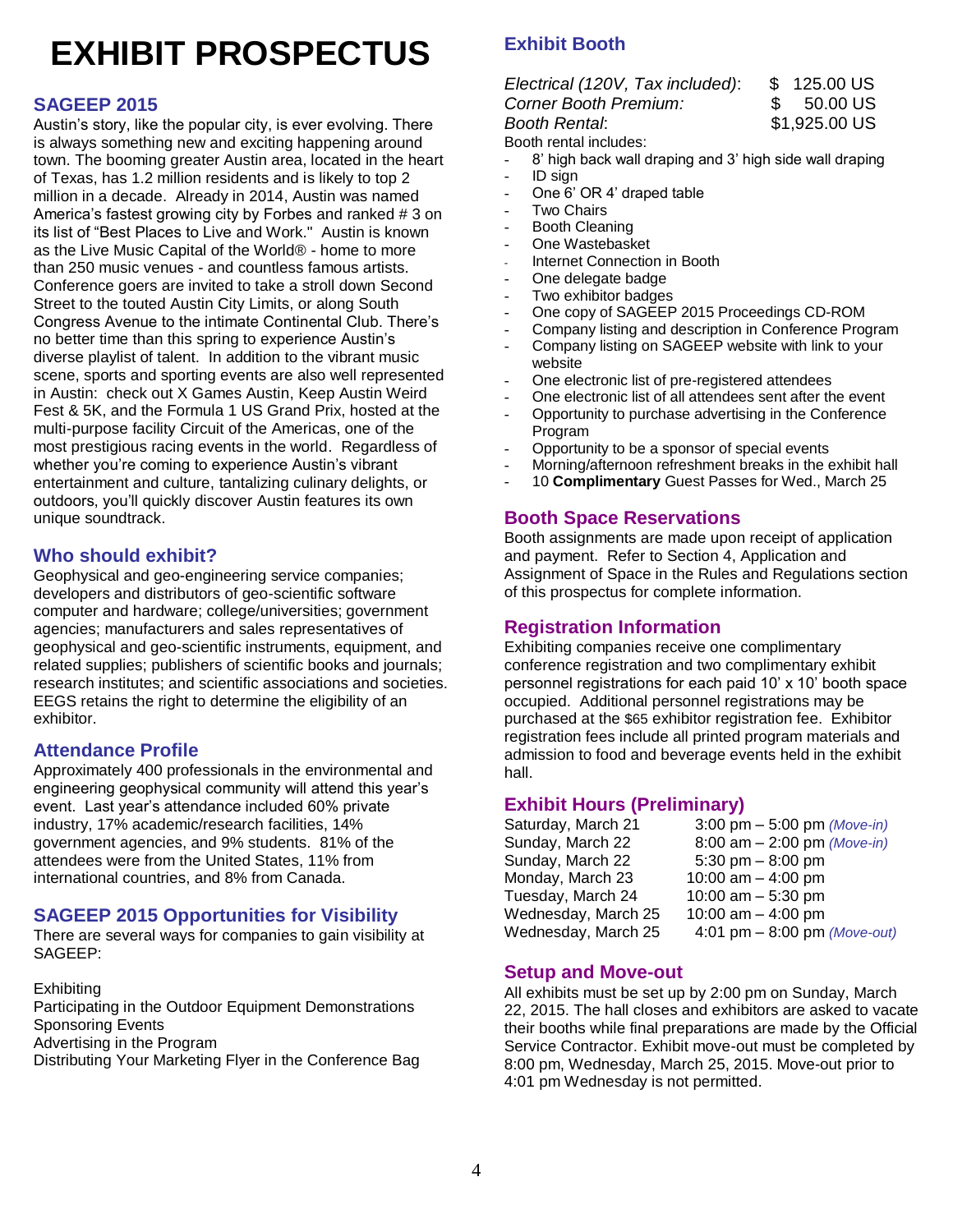#### **Exhibitor Service Manual**

Service manuals are e-mailed to exhibiting companies. The manual includes information about the Exhibit hall and equipment rental, etc. To ensure proper setup on-site, please fill out and return the necessary forms by the deadline indicated on each.

#### **Promotional Materials**

Confirmed exhibitors are encouraged to promote the meeting through the following opportunities:

- Up to 6 guest passes to visit the exhibit hall on Monday and Tuesday are available at \$20 each. *Note:* **On Wednesday, March 25, ten guest passes will be available** *at no charge* **for visitors.** Please distribute these to your customers to encourage them to visit your exhibit booth.
- An electronic mailing list (not including email address) of pre-registered attendees is available after the early registration deadline: March 12, 2015. Use this electronic list to mail your guest passes and your promotional materials.
- After the event, an electronic mailing list (not including email address) of all meeting registrants will be sent to participating exhibitors.

#### **Support Opportunities**

SAGEEP offers a unique opportunity for exhibitors to participate in its support beyond the exhibit hall. Opportunities include:

| <b>Half Day Coffee Breaks in Exhibit Hall</b><br><b>Monday, Tuesday and Wednesday</b> | \$500.00   |
|---------------------------------------------------------------------------------------|------------|
| <b>Ice Breaker in Exhibit Hall</b>                                                    | \$500.00   |
| <b>Cocktails Prior to Conference</b><br><b>Evening Dinner (1 available)</b>           | \$750.00   |
| <b>Delegate Bag</b>                                                                   | (SOLD OUT) |

#### **Advertising Opportunities**

Increase the visibility of your company and its products and/or services by advertising in the official SAGEEP Conference Program. This publication is given to all meeting registrants. This is a great way to make sure that your information is seen by all attendees. An advertising order form is included in this prospectus with complete details on pricing and submission formats. If you have questions, please contact Jackie Jacoby at the EEGS office at phone: 303.531.7517.

#### **Rules and Regulations**

**1. Purpose of Exhibit.** The Symposium on the Application of Geophysics to Engineering and Environmental Problems is sponsored by the Environmental and Engineering Geophysical Society, a not-for-profit corporation (hereinafter called "Society"). The purpose of the exhibits is to complement the Society's educational and scientific sessions by enabling registrants to see, hear, examine, question, and evaluate the latest developments in products, equipment, and

services related to the interests and educational values of the Society.

- **2. Eligibility.** Only those applicants whose exhibits serve the purpose set forth in Section 1 above will be considered eligible to apply for exhibit space. Society reserves the right to determine such eligibility of exhibit for inclusion in the program, either before or after proper execution of this contract.
- **3. General.** Society shall have full power in the interpretation and enforcement of all rules and regulations governing exhibitors. All matters and questions not covered by the rules and regulations shall be subject to final judgment and decision of the Society. All decisions so made shall be binding on all parties affected by them as by the original regulations. Regulations may be amended at any time by the Society upon written notice by the Society to such exhibitors as may be affected by them.
- **4. Application and Assignment of Space.** To apply for space, the application must be completed and returned to the Society. The Society will start space assignments upon completion of the floor plan. The Society will attempt to honor applicants' preferences for space to the extent allowed by the availability of the requested space, size requirements, and proximity to competing firms. The Society reserves the right to reassign space and/or modify the floor plan as necessary to enhance the exhibit. Actual dimensions and locations may vary from those described on the floor plan.
- **5. Forfeiture of Space.** Space not claimed or occupied prior to 12:00 p.m. (noon) on Sunday, March 22, 2015 and for which no special arrangements have been made, may be resold or reassigned by the Society, without obligation on the part of the Society for any refund whatsoever. Special arrangements must be made in writing by March 12, 2015 and confirmed by the Society.
- **6. Subletting of Space.** Exhibitors shall not assign or sublet any space allotted to them and shall not advertise or display goods other than those manufactured or sold by them in the regular course of their business. Only products and/or services that have been described in the application may be exhibited. No person, firm, or organization that has not contracted with the Society for occupancy of space will be permitted to display or demonstrate any products, processes or services, solicit orders, wear exhibitor identification badges, or distribute advertising or other materials at the exhibition. Any infringement of this regulation will result in prompt removal of the offending person(s). Character of the exhibits is subject to the approval of the Society. Society reserves the right to remove exhibits or parts of exhibits that reflect against the character of the meeting at any time before and/or during the exhibition. This applies to displays, literature, advertising, novelties, souvenirs, conduct of persons, etc. Society does not in any manner endorse any of the products or services related to the exhibits which have been accepted for display during the meeting.
- **7. Payment.** Exhibit fees are as listed elsewhere herein. Applications will not be processed nor space assigned without the required payment accompanying the Application. Exhibitors will not be allowed to occupy assigned space until all funds due the Society are paid in full. Credit card payments are accepted. Checks should be payable in U.S. funds (or drawn on US banks) to the Environmental and Engineering Geophysical Society.
- **8. Refund for Cancellation.** Notice of cancellation of space, including space reduction, must be in writing. Where notice is received on or before January 12, 2015, the Society will retain or be entitled to 50% of the total fee due. Where notice of cancellation is received after January 12, 2015, the Society will retain or be entitled to 100% of the total fee due.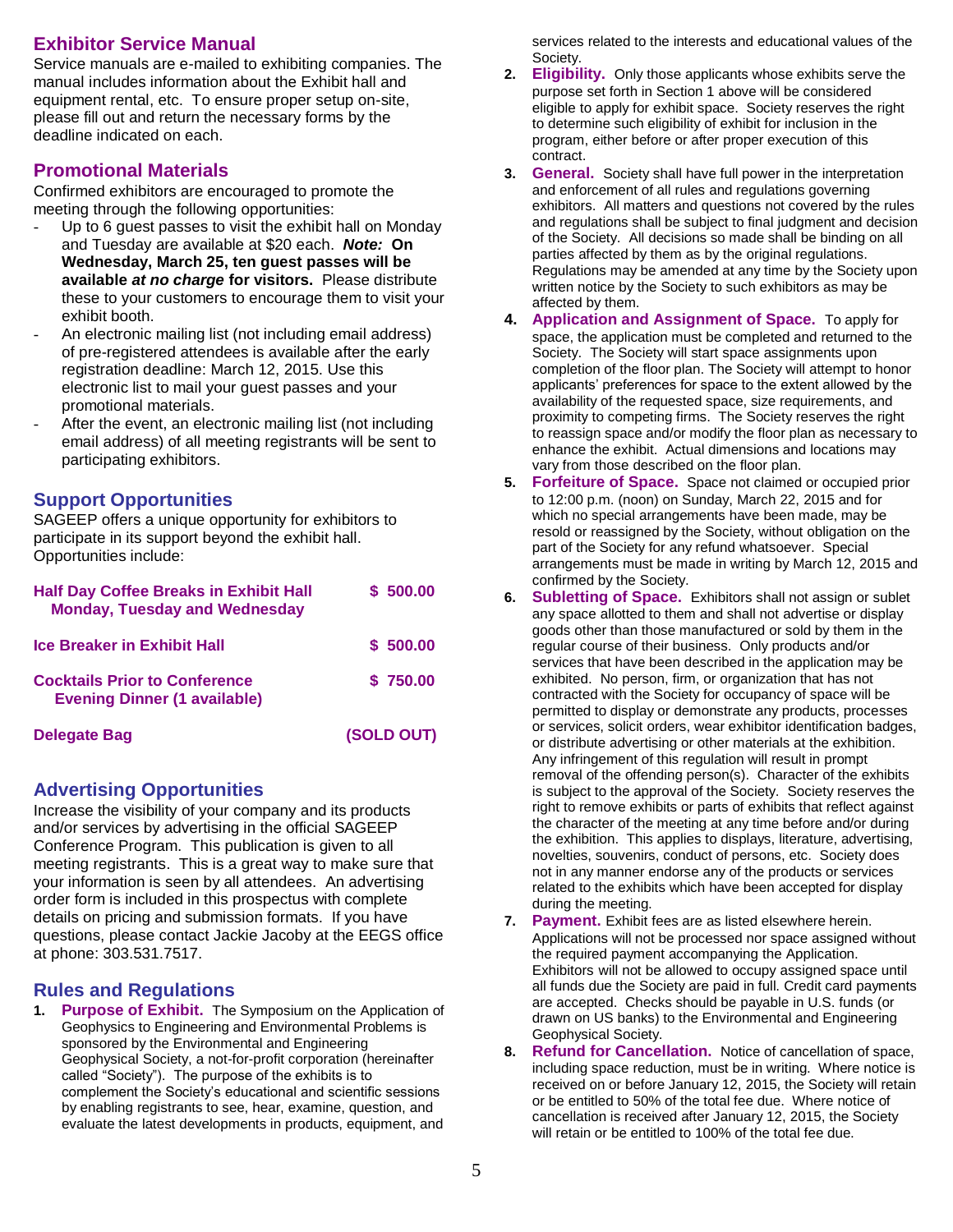- **9. Registration and Badges.** Admission to the exhibit hall will be by official Society badge only, which must be worn at all times. Spouses, children over the age of six (6), and guests not registered for the meeting may register at the Exhibitor Registration Booth to receive an exhibit hall pass for admission. Parents or legal guardians shall be required to sign a release and waiver of claim for children between the ages of six (6) and eighteen (18) and must accompany them at all times while in the exhibit hall. Children under the age of six (6) are not allowed in the exhibit hall. Each exhibiting company will be entitled to three (3) complimentary registrations for each booth space occupied. The Society is not responsible for lost badges. Additional personnel must
- **10.** pay the exhibitor registration fee. False certification of individuals as exhibitor representatives, misuse of exhibitor badges, or any method or device used to assist unauthorized persons to gain admission to the exhibit floor will be cause for expelling the violators from the exhibit, banning them from further entrance to the exhibit floor, and removing the exhibit from the floor without obligation on the part of the Society whatsoever. Exhibits shall be staffed by qualified individuals who are bona fide employees or representatives of the exhibitor. (See Section 6, Subletting of Space.) An exhibitor directly responsible for the conduct and appearance of the exhibitor's employees or agents must be present in the exhibit during all open hours.
- **11. Installation, Opening, and Dismantling of Exhibits.** The tentative hours designated for installation, exhibiting, and dismantling are as listed herein. Any changes to the schedule will be communicated to all confirmed exhibitors. All exhibits must be fully installed by 2:00 p.m., Sunday, March 22, 2015. Crated exhibit material in the booths not uncrated and set up by 12:00 p.m., Sunday, March 22, 2015, or for which prior setup arrangements have not been made, will be set up by the Official Service Contractor at the exhibitor's expense or removed from the hall. Prior late setup arrangements must be made in writing no later than March 1 to the Exhibit Manager.

This same policy applies to dismantle after 8:00 p.m., Wednesday, March 25, 2015. (See Section 5 "Forfeiture of Space.") Exhibits must remain intact until 4:00 p.m., Wednesday, March 26, 2015. Dismantling prior to 4:00 p.m. will result in a penalty of 25% of the total booth fees and may result in a ban from future exhibit participation. Exhibits must be removed from the hall by 8:00 p.m., Wednesday, March 25, 2015. The exhibitor must surrender the space occupied in the same condition as it was in at the commencement of occupation, ordinary wear excepted.

#### **12. Booth Equipment/Carpeting/Construction and**

**Arrangements.** Standard booth equipment consists of drape, color(s) to be determined by Society, assembled on aluminum stanchions and telescopic crossbars; back 8' high and side rail dividers 36" high, and a standard sign bearing exhibitor's name and booth number. All additional decoration or construction will be at the exhibitor's expense. No construction in a linear exhibit booth shall exceed 8' in height or 10' in height for perimeter wall booth. Construction that extends above the 36" side rail dividers shall not extend more than one half the distance from the back wall of the exhibit to the front of the exhibit space. Island configuration booths are exempt from the above height limitations; island exhibits may occupy 100% of the rental space, but must maintain a 50% see-through effect on that portion of the booth set up to 8' in height. A drawing of island booths must be submitted to the Society for design approval no later than February 6, 2015. If the drawing is not submitted and construction is determined to be in violation of the above restrictions, the Society has the right to prohibit assembly of the booth. Island exhibits may extend to the ceiling of the exhibit hall. If there are concerns about the ceiling height, contact the Society. Signs, parts of

exhibits or any other exhibit material are not to be suspended from or attached to the ceiling of the exhibit hall without the express written consent of the Society. Any portion of an exhibit that obstructs the view or interferes with privileges of other exhibitors, extends beyond the designated booth space, or for any reason becomes objectionable at the discretion of the Society, must immediately be modified or removed by the exhibitor. Exposed parts of the display must be finished so as to present an attractive appearance when viewed from the aisles or adjoining exhibits and not be objectionable to their exhibitors and/or the Society, or such will be draped by the Society and billed to the exhibitor. Each booth must be constructed or arranged in such a manner as to accommodate its viewing audience inside the booth, to discourage the formation of a standing crowd in the aisles. Exhibitors planning special displays are required to submit drawings in advance for approval by the Society no later than January 30, 2015.

- **13. Americans with Disabilities Act.** Exhibitor agrees to indemnify and hold the Society harmless from any and all liability, claims, fines, penalties, and reasonable attorneys' fees arising from any failure by exhibitor to comply with those requirements of the Americans with Disabilities Act, and any other federal, state, and local laws and regulations intended to provide equal access for persons with disabilities, applicable to the exhibitor's exhibit.
- **14. Flammable Materials.** Combustible decorations such as crepe paper, tissue paper, cardboard, corrugated paper, etc., shall not be used. Helium balloons of any size and/or description are expressly forbidden. All packing containers, excelsior, wrapping paper, etc., are to be removed from the floor and must not be stored under tables or behind displays. Exhibitors must accept full responsibility for compliance with national, state, and local fire regulations.
- **15. Contractor Services.** The Society will select an Official Service Contractor to provide all the services in the exhibit area. Complete information, instructions, and schedule of prices regarding shipping, drayage, labor for installing and dismantling, furniture, cleaning, carpets, etc., will be included in the Exhibitors Service Manual, which will be emailed to exhibitors and also available on line after 2/2/15. An exhibitors' service desk will be maintained during the exhibition to facilitate additional services requested. Any exhibitor using the services of an outside contractor must provide the following information to the Exhibits Manager no later than February 6, 2015: name and address of contractor, name of supervisor in attendance, name(s) and/or number of regular employees in attendance, certificate of liability and workers compensation insurance, written statement that such contractor will comply with all rules and regulations of the show including observance of local labor rules and regulations and assurance that the non-official contractors will be responsible to the Society's Official Service Contractor regarding move-in and move-out scheduling. Labor other than permanent employees of the display firm and/or the exhibiting company must be furnished through the Official Service Contractor. Only material and equipment that the exhibiting company owns may be used in its exhibit space; other items used in the booth shall be provided by Societyapproved contractors.
- **16. Booth Activities.** Business activities, circulars, and advertising material of the exhibitor shall be conducted and/or distributed within the booth assigned to the exhibitor. Exhibitors shall be required to keep the assigned exhibit space in good order at all times. Exhibitors may not place anything in the aisles during the open hours. Side-show tactics considered to be objectionable and not in the best interest of the Society and its purpose of education will be expressly prohibited. Audio-visual and other sound and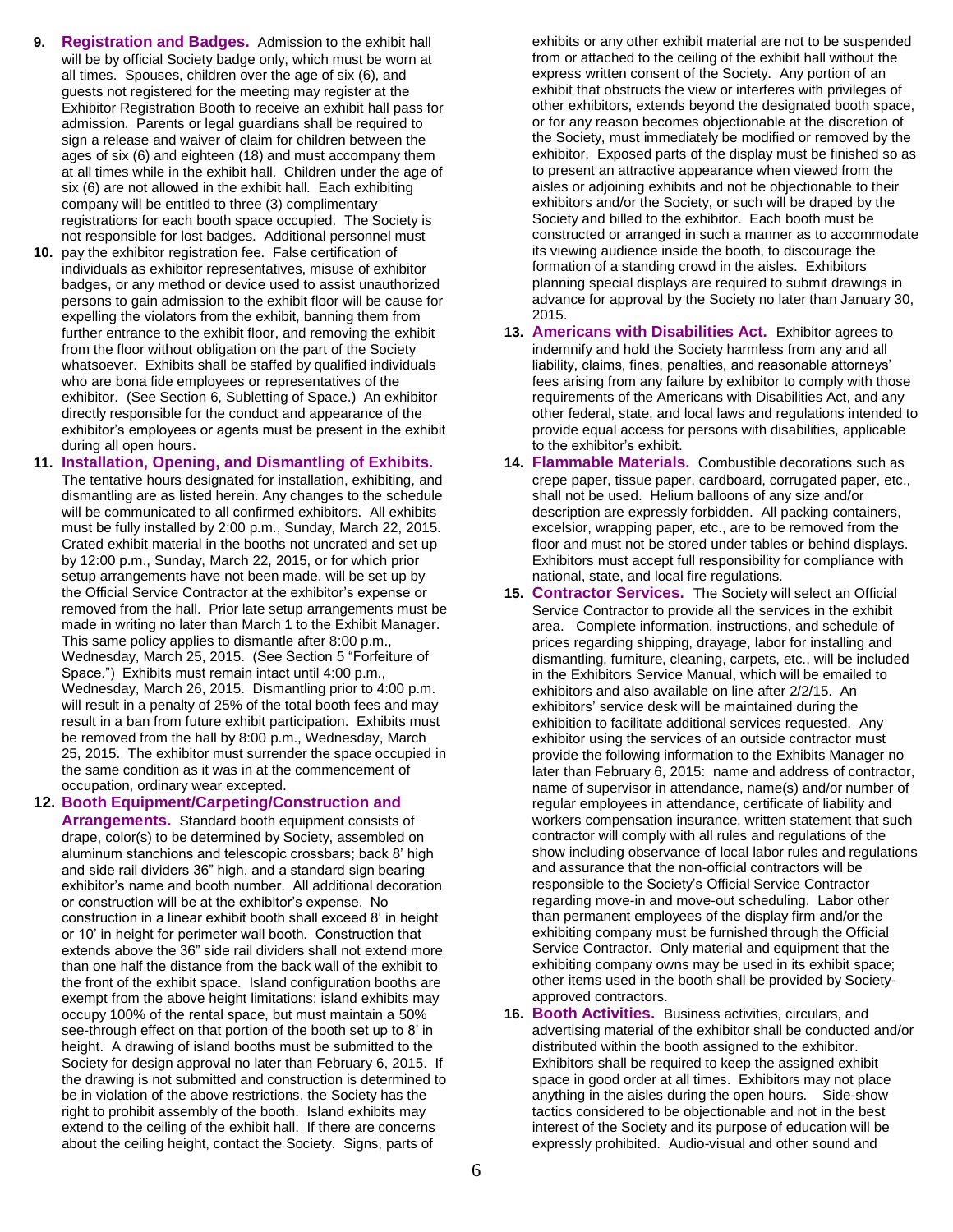attention-getting devices are permitted only in such intensity as, in the opinion of the Society, does not interfere with the activities of other exhibitors. Films purely for entertainment, without educational or informational value, will not be permitted. Exhibitor will obtain any and all licenses or grants of authority required of exhibitors under the copyright laws, including but not limited to, those relating to the performance of music, and present the Society with a copy of such license or grant no less than thirty (30) days prior to the start of the exhibit.

- **17. Selling Restrictions.** Neither the exhibitor nor its agents, employees, contractors, or anyone connected with or authorized by the exhibitor, shall conduct or permit any sales in the exhibit area involving delivery on the floor.
- **18. Canvassing by Non-exhibitors.** The exhibit is limited to registered attendees of the Society, representatives of business firms, manufacturers, professional organizations, and dealers who have contracted or paid for space assignments. No other person or concern will be permitted to demonstrate their products or distribute advertising materials in the exhibit hall.
- **19. Liability.** Exhibitor agrees to protect and hold the Society and hotel, Hilton Worldwide, Inc., forever harmless from damages or charges imposed for any violation of any law or ordinance whether occasioned by the negligence of the exhibitor or those holding under the exhibitor, as well as to strictly comply with the applicable terms and conditions contained in the agreement between the exhibit hall and the Society regarding the exhibit premises as disclosed to exhibitors by Society. Further, the exhibitor assumes responsibility and agrees to indemnify, defend and hold harmless the Society, the Official Service Contractor, and the hotel, Hilton Worldwide, Inc., and the Hotel's owner, and their respective owners, managers, subsidiaries, affiliates, agents and employees from and against any claims or expenses arising out of the use of the exhibition premises.
- **20. Insurance.** Property of the exhibitor is understood to remain under its custody and control in transit to and from and within the confines of the meeting facility. The Society does not maintain insurance covering exhibitor's property. Exhibitors shall carry comprehensive liability coverage, including premises operations and contractual liability coverage of at least \$1,000,000 for personal injury liability, \$1,000,000 for property damage liability, and statutory workers compensation with employer's liability with a limit of at least \$100,000. Exhibitors will furnish certificates of insurance if requested by the Society.
- **21. Security.** Although security personnel will be provided by the Society to provide protection of the overall exhibit area, the Society, Official Service Contractor, and the convention center shall have no liability whatsoever for theft, loss, or damage to property belonging to exhibitors, their agents, employees, business invitees, visitors, or guests. (See Section 19, Insurance.)
- **22. Change of Location or Cancellation of Exhibition.** If, for any reason, the selected location is not available or should other contingencies prevail, which, in the opinion of the Society, would prohibit or greatly limit attendance, the Society, at its discretion, has the right to cancel the exhibition or move it to another facility or city. In the event that the exhibit premises shall be destroyed or damaged or if the exhibition

fails to take place as scheduled or is interrupted and/or discontinued or access to the premises is prevented or interfered with by reason of any strike, lockout, injunction, act of war, act of God, emergency declared by any governmental agency, or by the Society for any other reason beyond the Society's control, this contract may be terminated by the Society. In the event of such termination, the exhibitor waives all damages and claims for damages and agrees that the sole liability of the Society will be to return to exhibitors their space payment less a pro rata share of costs and expenses incurred and committed by the Society Meeting.

- **23. Society Logo.** The Society logo is the exclusive property of the Society, and may not be used in any way, i.e., promotion, literature, giveaways, etc., by anyone for any purpose without specific written Society approval.
- **24. Meetings.** No exhibitor shall hold any formal meetings or hospitality events that conflict with the Society's Meeting.
- **25. Interpretation and Enforcement.** These rules and regulations become part of the contract between the Exhibitor and the Society upon signing of the application. The Society has full powers of interpretation and enforcement and may amend these rules and regulations at any time. All matters in question not covered herein are subject to the decision of the Society and all decisions made shall be binding on all parties affected by them as by the original rules and regulations. Exhibitors or their representatives who fail to observe these conditions of contract or who, in the opinion of the Society, conduct themselves in an unethical manner may be immediately dismissed from the exhibit area without refund or appeal.
- **26. Laws Applicable.** This contract shall be governed by the laws of the State of Colorado. Exhibitors agree to abide by the rules and regulations of the venue and any applicable unions.
- **27. Default.** Exhibitors will not be permitted to set up their exhibits, or will be subject to eviction without refund, if this contract is violated.
- **28. Severance of any Provision.** Should any part of this contract be found by a court of law or equity to be void, unconstitutional, or unenforceable, the remaining provisions of this contract shall remain in effect and enforceable.
- **29. Communications.** Direct all communications pertaining to exhibits to:
	- Attn: Micki Allen, Exhibits Manager Marac Enterprises 101-345 Renfrew Drive Markham, Ontario L3R 9S9, Canada Phone: 905 474 9118 Fax: 905 474 1968 E-mail[: mickiallen@marac.com.](mailto:mickiallen@marac.com)
- **30. Exhibitor Housing.** Exhibitors will be notified of the opening of online or telephone reservations at the host hotel. Housing at the host hotel is on a first-come, first-served basis and reservations should be made as early as possible.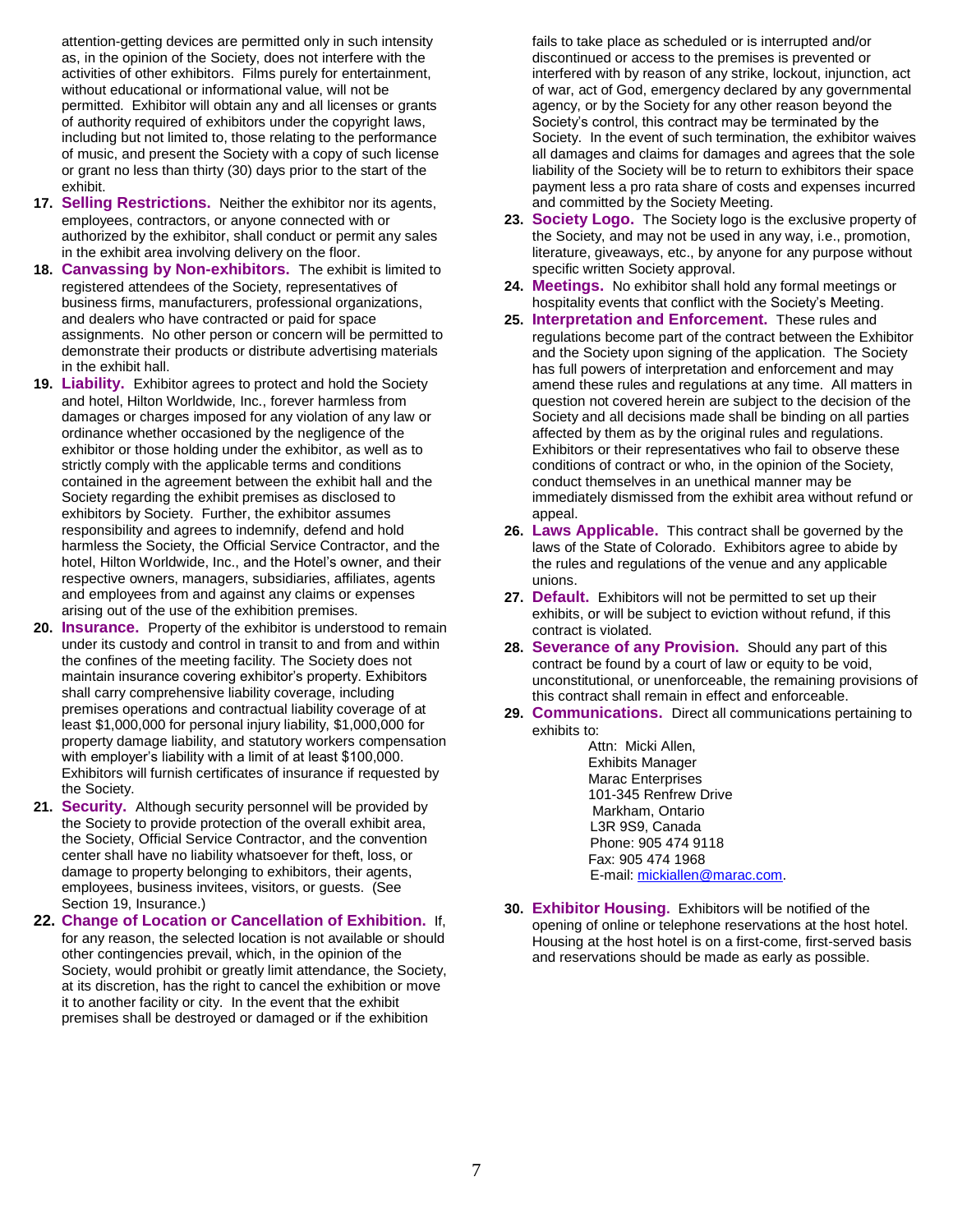### **SAGEEP 2015 Preliminary Exhibitor List (as of 1.15.15)**

**Advanced Geosciences Inc. Australian Society of Exploration Geophysicists Battelle CGG Canada Services Ltd. DMT GmbH & CO. KG EAGE/NSGD Exploration Instruments LLC Geogiga Technology Corporation Geomar Software Geometrics, Inc. Geonics Limited Geophysical Survey Systems, Inc. (GSSI) Geoscientists** *Without* **Borders® Geosoft Geostuff GeoTech, Ltd. GeoVista GF Instruments GISCO, Inc. IDS North America Inc. I-GIS Intelligent Resources Interpex Limited IRIS Instruments MALA GeoScience USA, Inc. Mount Sopris Instrument Company, Inc. Ontash & Ermac Inc. Pro-Seismic Services, LLC Scintrex Limited Seismic Instruments Seismic Source Company Sensors & Software, Inc. Society of Exploration Geophysicists (SEG) Technoimaging Terraplus Inc. The R.T. Clark Companies Inc. Vista Clara Inc. Zonge International, Inc.**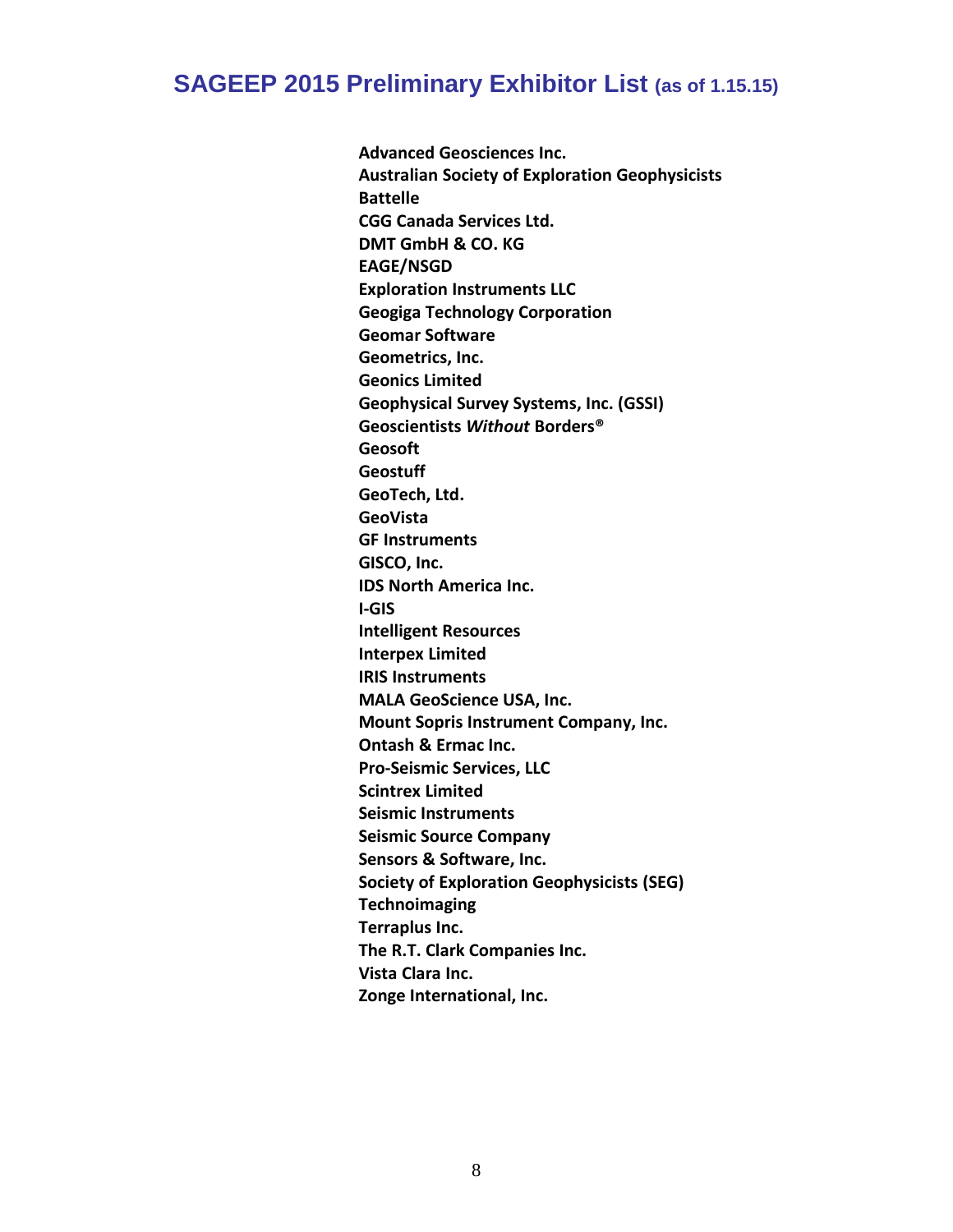## **SAGEEP 2015 EXHIBIT PROSPECTUS SUMMARY PAGE**

.

| Booth Rental:                                | \$1,925.00 US       |  |
|----------------------------------------------|---------------------|--|
| Corner Booth Premium:                        | $$50.00 \text{ US}$ |  |
| Electrical (120V, Tax included): \$125.00 US |                     |  |

**Exhibit Booth Refund for Cancellation.** Notice of cancellation of space, including space reduction, must be in writing. Where notice is received on or before January 12, 2015, the Society will retain or be entitled to 50% of the total fee due. Where notice of cancellation is received after January 12, 2015, the Society will retain or be entitled to 100% of the total fee due.

| Sunday, March 22    | 8:00 am $- 2:00$ pm (Move-in) |
|---------------------|-------------------------------|
| Monday, March 23    | 10:00 am $-$ 4:00 pm          |
| Wednesday, March 25 | 10:00 am $-$ 4:00 pm          |
| Saturday, March 21  | 3:00 pm $-$ 5:00 pm (Move-in) |
| Sunday, March 22    | 5:30 pm $-8:00$ pm            |
| Tuesday, March 24   | 10:00 am $-$ 5:30 pm          |
| Wednesday, March 25 | 4:01 pm $-$ 8:00 pm (Move-    |
| out)                |                               |

**Exhibit Hours (Preliminary) Set up/Move-out Deadlines:** All exhibits must be set up by 2:00 pm on Sunday, March 22, 2015. The hall closes and exhibitors are asked to vacate their booths while final preparations are made by the Official Service Contractor. Exhibit move-out must be completed by 8:00 pm, Wednesday, March 25, 2015. Move-out prior to 4:01 pm Wednesday is not permitted.

| Delegate Bag                                                       | (SOLD OUT) |
|--------------------------------------------------------------------|------------|
| Half Day Coffee Breaks<br>(6 sponsorships available)               | \$500.00   |
| Ice Breaker in Exhibit Hall                                        | \$ 500.00  |
| Cocktails Prior to Conference<br>Evening (1 sponsorship available) | \$750.00   |

#### **Promotional Materials**

Exhibitors' Directory Listing – 50 Words or Less (appearing in Program, signage, etc.)

Guest Passes (up to 6) to visit the Exhibit Hall on Monday and Tuesday are available for order at \$20 each

#### *Note:* **Exhibitors may order up to ten (10) guest passes for Wednesday, March 25,** *at no charge*

Distributing Your Marketing Flyer in Participants' Conference Bags

**Support/Sponsorship Opportunities Sponsorship Application Deadline:** February 23, 2015

**Directory Listing Deadline:** February 16, 2015

**Exhibitor Passes Order Deadline:** March 12, 2015

**Conference Bag Flyer Deadline:** March 9, 2015

Advertisement in Conference Program **Conference Program Ad Deadline:** February 16, 2015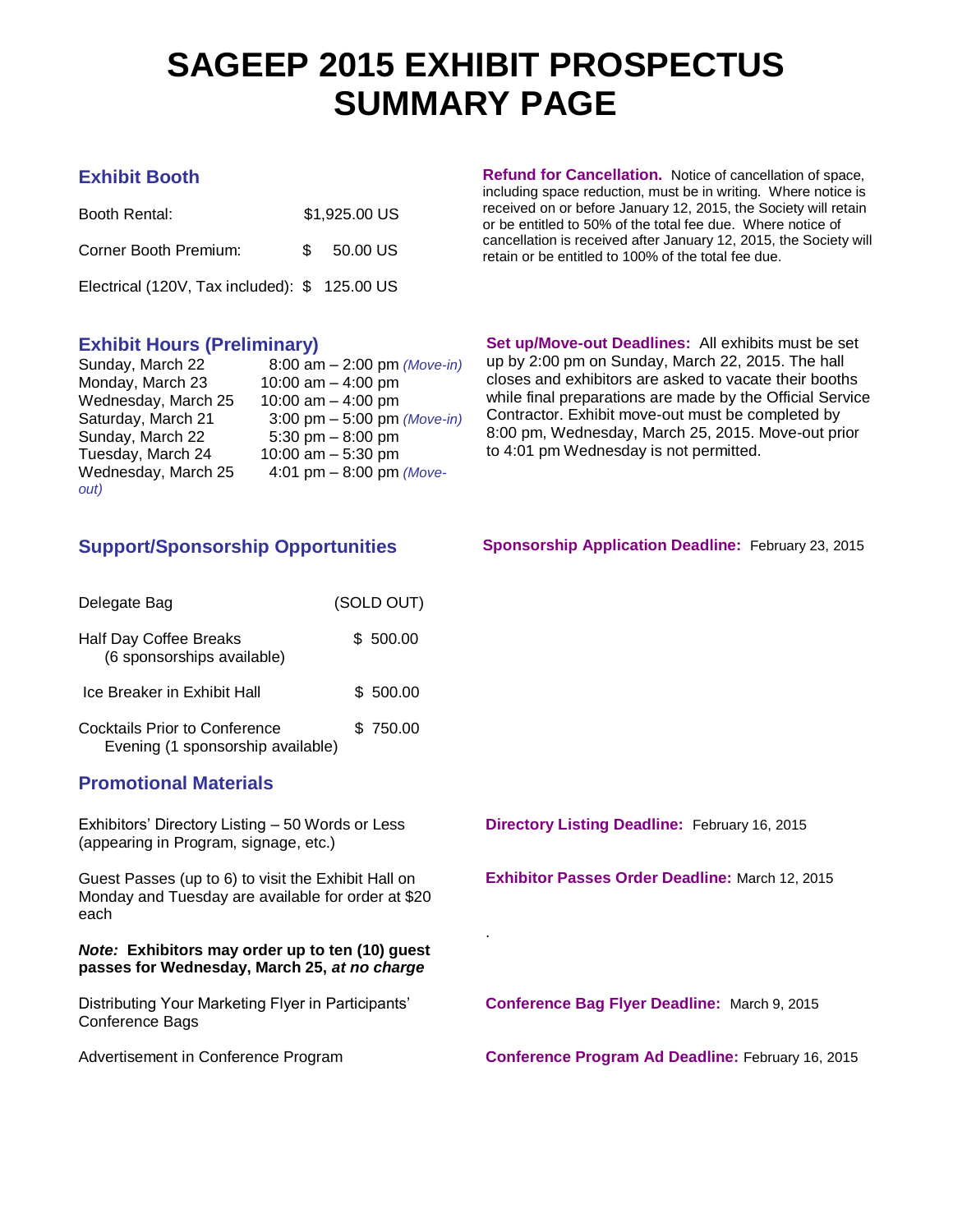

#### **SAGEEP '15**

#### **2015 DISPLAY ADVERTISING INSERTION ORDER/CONTRACT (Complete 1 for each ad)**

|         |                                                                                                                       |                                                                                                                                   | Contact Name (if different from Advertiser name) |  |
|---------|-----------------------------------------------------------------------------------------------------------------------|-----------------------------------------------------------------------------------------------------------------------------------|--------------------------------------------------|--|
|         |                                                                                                                       |                                                                                                                                   |                                                  |  |
|         |                                                                                                                       |                                                                                                                                   |                                                  |  |
| Address | <u> 1989 - Johann Harry Harry Harry Harry Harry Harry Harry Harry Harry Harry Harry Harry Harry Harry Harry Harry</u> |                                                                                                                                   |                                                  |  |
|         | State                                                                                                                 | Zip Code<br><u> 1990 - Alban III, prima prima prima prima prima prima prima prima prima prima prima prima prima prima prima p</u> |                                                  |  |
| Phone   |                                                                                                                       | Fax                                                                                                                               |                                                  |  |
| Email   | <u> 1980 - John Stein, Amerikaansk politiker (</u>                                                                    |                                                                                                                                   |                                                  |  |

I direct EEGS to place advertising in the **SAGEEP '15 Symposium Program** according to the following specifications (sign and send the Display Advertising Order with payment to EEGS at the above email or mail addresses above. **DEADLINE FOR AD INSERTION ORDER IS FEBRUARY 16, 2015**!):

#### **Indicate Ad Specifications:**

| Please $\boxtimes$ to | <b>Ad Size</b>         | <b>Width X Height</b>    |                |        | Rates (U.S. Dollars) |               | Cost         |
|-----------------------|------------------------|--------------------------|----------------|--------|----------------------|---------------|--------------|
| <b>Select</b>         |                        |                          |                |        |                      |               |              |
|                       |                        |                          | <b>Color</b>   | Rate   | <b>B</b> & W         | Rate          |              |
|                       |                        |                          | $\boxtimes$ to |        | ⊠ to                 |               |              |
|                       |                        |                          | <b>Select</b>  |        | <b>Select</b>        |               |              |
|                       | Full Page              | 7.5" X 10.0"             |                | \$1000 |                      | \$250         |              |
|                       | Half Page (Horizontal) | 7.5"X5.0"                |                | \$500  |                      | \$175         |              |
|                       | Half Page (Vertical)   | 3.75" X 10"              |                | \$500  |                      | \$175         |              |
|                       | Third Page (Square)    | $\frac{1}{5.0}$ " X 5.0" |                | \$500  |                      | \$125         |              |
|                       | Third Page (Vertical)  | 2.5" X 10.0"             |                | \$500  |                      | \$125         |              |
|                       | Quarter Page           | 3.75" X 5.0"             |                | \$500  |                      | \$100         |              |
|                       |                        |                          |                |        |                      | <b>Total:</b> | $\mathbb{S}$ |

**Special Instructions**: Digital files that can be used are: EPS, TIF, high-res JPG (300 dpi at size used) or native Adobe InDesign, Photoshop 7, Illustrator 10, Acrobat 6 or earlier. If supplying Illustrator files, be sure that fonts have been changed to outlines and that images are embedded. If supplying Acrobat files, (PDFs) embed all fonts under the Image tab. **PageMaker** files are **not supported** at this time. **DEADLINE FOR ARTWORK IS FEBRUARY 16, 2015!**

Ad Name:

| <b>PAYMENT INFORMATION:</b> For your convenience, we accept Visa, MasterCard, AMEX and Discover. |                                                               |
|--------------------------------------------------------------------------------------------------|---------------------------------------------------------------|
| Amount enclosed \$                                                                               |                                                               |
| Please circle appropriate credit card: MasterCard; Visa; Discover; Amex                          | Exp. Date: $\frac{1}{\sqrt{1-\frac{1}{2}} \cdot \frac{1}{2}}$ |
| Name on Card: $CVV#$ $CVV#$                                                                      |                                                               |
| Signature                                                                                        |                                                               |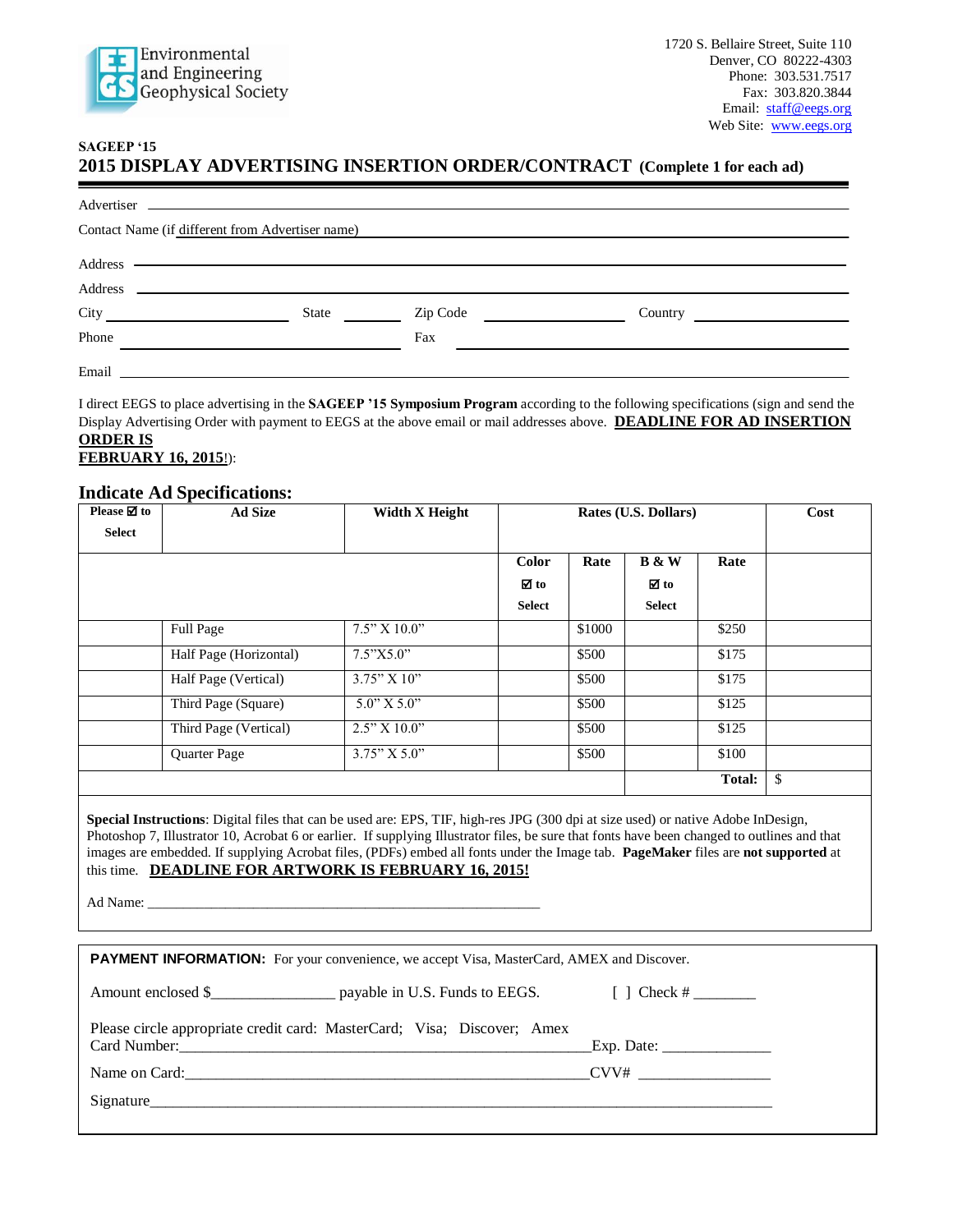#### **Application and Contract for Exhibit Space Environmental and Engineering Geophysical Society SAGEEP 2015 March 22-26, 2015 Austin, Texas USA**

|                                                                              |                                                                                                          | <u> 1980 - Johann Barbara, martxa alemaniar arg</u>                                                                                                                                                                                                                                                                               |
|------------------------------------------------------------------------------|----------------------------------------------------------------------------------------------------------|-----------------------------------------------------------------------------------------------------------------------------------------------------------------------------------------------------------------------------------------------------------------------------------------------------------------------------------|
|                                                                              |                                                                                                          |                                                                                                                                                                                                                                                                                                                                   |
|                                                                              |                                                                                                          |                                                                                                                                                                                                                                                                                                                                   |
|                                                                              | Individual to receive all information (complete only if different from "contact" above).                 |                                                                                                                                                                                                                                                                                                                                   |
|                                                                              |                                                                                                          |                                                                                                                                                                                                                                                                                                                                   |
|                                                                              |                                                                                                          |                                                                                                                                                                                                                                                                                                                                   |
|                                                                              |                                                                                                          | Country <b>Example 20</b> Phone <b>Country EXAMPLE 20 Phone EXAMPLE 20 Phone EXAMPLE 20 Phone EXAMPLE 20 Phone EXAMPLE 20 Phone EXAMPLE 20 Phone EXAMPLE 20 Phone EXAMPLE 20 Phone EXAMPLE 20 Phone EXAMPLE 20 Ph</b>                                                                                                             |
|                                                                              |                                                                                                          |                                                                                                                                                                                                                                                                                                                                   |
| address below.                                                               |                                                                                                          | We hereby apply for exhibit space and electrical in the 2015 SAGEEP exhibition to be conducted on the dates<br>shown above. We understand that upon acceptance, this application becomes a contract, under the terms and<br>conditions set forth herein. Sign and return the Application, Contract and payment information to the |
|                                                                              |                                                                                                          |                                                                                                                                                                                                                                                                                                                                   |
|                                                                              |                                                                                                          |                                                                                                                                                                                                                                                                                                                                   |
| <b>Booth Price OR</b><br><b>Electrical:</b><br><b>Corner (IF APPLICABLE)</b> | 2015 Corporate Associate Dues - includes SAGEEP booth \$2,400.00<br>Total:                               | \$1,925.00<br>$$120.00$ (115V/5 amps)<br>\$ 45.00                                                                                                                                                                                                                                                                                 |
| We request $10' \times 10'$ booth(s).                                        |                                                                                                          |                                                                                                                                                                                                                                                                                                                                   |
|                                                                              | We request a corner booth: [ ] Yes [ ] No (Corners will be assigned if available but are not guaranteed) |                                                                                                                                                                                                                                                                                                                                   |
|                                                                              |                                                                                                          |                                                                                                                                                                                                                                                                                                                                   |
|                                                                              |                                                                                                          | We prefer that our space not be adjacent or facing the following exhibitors (understanding such assignment consideration may                                                                                                                                                                                                      |
| not be practical): _                                                         |                                                                                                          |                                                                                                                                                                                                                                                                                                                                   |
|                                                                              |                                                                                                          |                                                                                                                                                                                                                                                                                                                                   |
|                                                                              | Booths will be assigned in the order in which contracts are received.                                    |                                                                                                                                                                                                                                                                                                                                   |
|                                                                              |                                                                                                          | Payment: Full payment must accompany Contract. Cancellations received between December 5, 2014 and January 12, 2015<br>will be refunded 50%. Cancellations received after January 12, 2015 will not be eligible for refund.                                                                                                       |
|                                                                              | Acceptable Credit Cards: MasterCard; Visa; Discover; Amex                                                |                                                                                                                                                                                                                                                                                                                                   |
|                                                                              |                                                                                                          |                                                                                                                                                                                                                                                                                                                                   |
|                                                                              |                                                                                                          |                                                                                                                                                                                                                                                                                                                                   |
|                                                                              |                                                                                                          |                                                                                                                                                                                                                                                                                                                                   |

**Scan Contract and e-mail to [mickiallen@marac.com](mailto:mickiallen@marac.com)**

**OR fax to Marac Enterprises, Inc., attention Micki Allen at 905 474 1968.**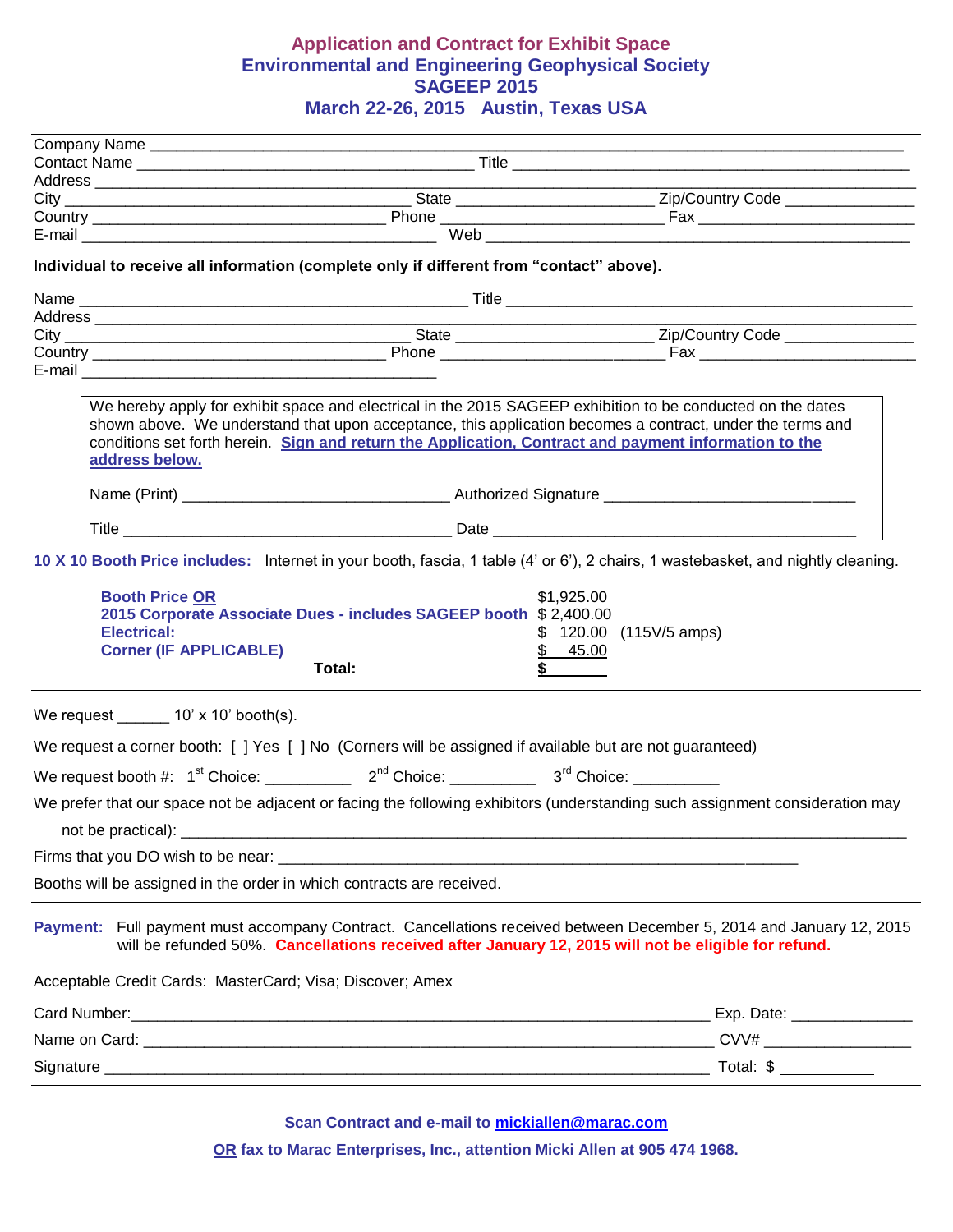#### **Application for Sponsorship Opportunity Environmental and Engineering Geophysical Society 28th Annual SAGEEP March 22-26, 2015 Austin, TX USA**

| Sign and e-mail or fax the Sponsorship Application with payment to:                                                                                                                                                                                                                                                                                                                                       | <b>Micki Allen</b><br><b>Marac Enterprises Inc.</b><br>Email: mickiallen@marac.com or fax 905 474 1968 |  |
|-----------------------------------------------------------------------------------------------------------------------------------------------------------------------------------------------------------------------------------------------------------------------------------------------------------------------------------------------------------------------------------------------------------|--------------------------------------------------------------------------------------------------------|--|
| SAGEEP 2015 Sponsorship Opportunities:                                                                                                                                                                                                                                                                                                                                                                    |                                                                                                        |  |
| Half Day Coffee Breaks @ \$500 ea.<br>Monday a.m. [ ]<br>ΓI<br>Tuesday a.m. $\begin{bmatrix} 1 \end{bmatrix}$<br>$\Box$<br>Wednesday $a.m.$ []<br>ΙI<br>Sunday Ice Breaker @ \$500<br>$\Box$<br>$\Box$<br>Cocktails Prior to Conference Evening Dinner @ \$750 (1 sponsorship available)<br>Payment: Full payment must accompany this application.<br>Sponsorship Application Deadline: February 23, 2015 | Monday p.m.<br>Tuesday p.m.<br>Wednesday p.m.<br>Total Sponsorship Commitment: \$                      |  |
| Please circle appropriate credit card type: MasterCard; Visa; Discover; Amex                                                                                                                                                                                                                                                                                                                              |                                                                                                        |  |
|                                                                                                                                                                                                                                                                                                                                                                                                           |                                                                                                        |  |
|                                                                                                                                                                                                                                                                                                                                                                                                           |                                                                                                        |  |
|                                                                                                                                                                                                                                                                                                                                                                                                           | FOR SOCIETY USE ONLY                                                                                   |  |
|                                                                                                                                                                                                                                                                                                                                                                                                           |                                                                                                        |  |
|                                                                                                                                                                                                                                                                                                                                                                                                           |                                                                                                        |  |
|                                                                                                                                                                                                                                                                                                                                                                                                           |                                                                                                        |  |